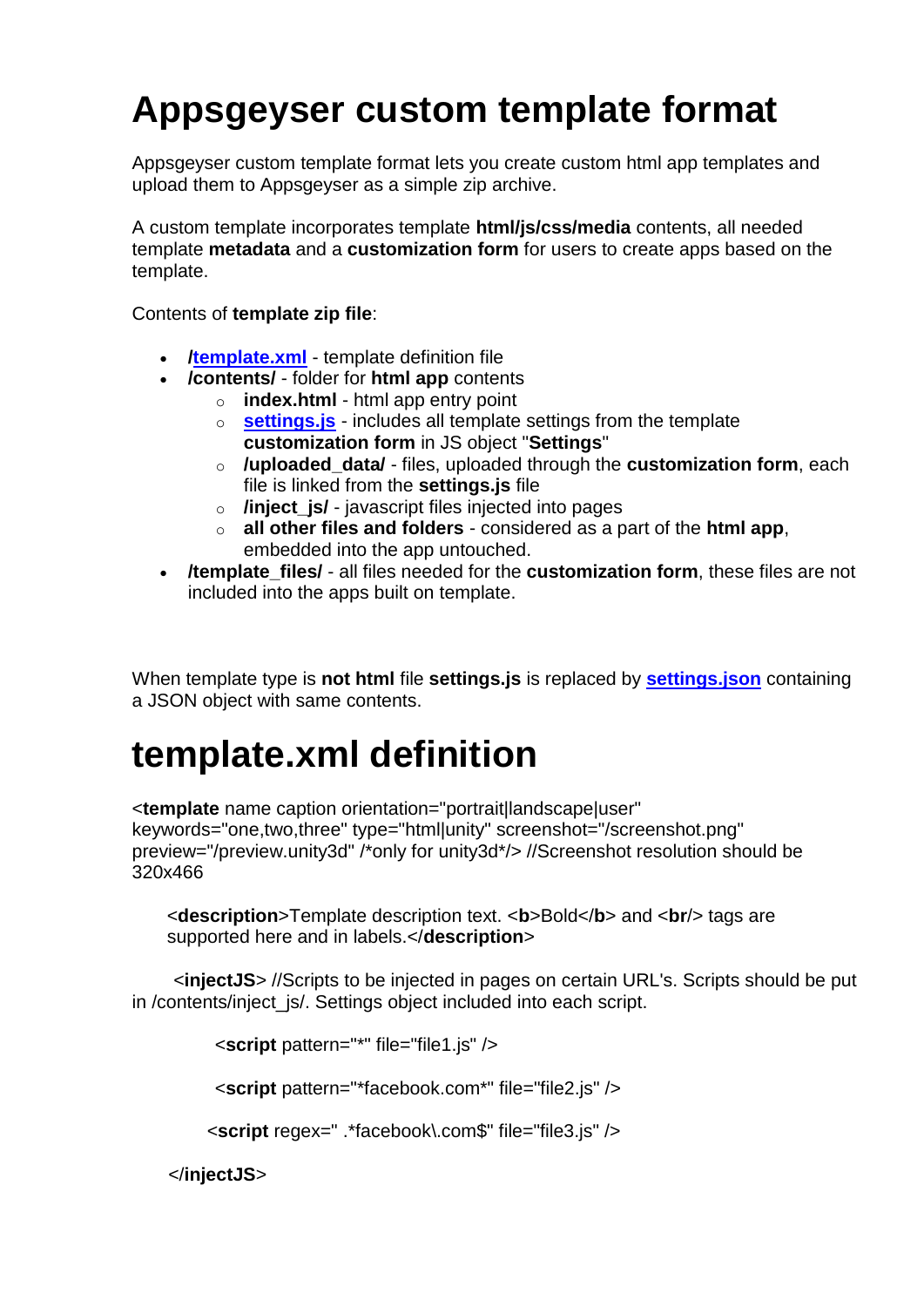<**label**>Some text: </**label**> //Not included into settings.js

<**textField** name="text1" required="true" validate="number|url" minLength="1" maxLength="10" label="Label for field:" (for numbers)min="0" (for numbers)max="1000"/>

<**textArea** name="text2" required=true minLength=1 maxLength=10 label="Label for field:"/>

<**image** name="image1" label="Image label: " required="true" resizeWidth="200" resizeHeigth="200"/>//Use one of the resize parameters to save proportions

<**[imageSelect](/confluence/display/APPS/imageSelect)** name="imageSelect1" label="Select image: " type="image|select" upload="true" resizeWidth="200" resizeHeigth="200" value="1">

<**imageOption** src="/options/option1.png" value="1"/>

<**imageOption** src="/options/option2.png" value="2"/>

<**imageOption** src="/options/option3.png" value="3"/>

</**imageSelect**>

<**color** name="color1" label="Choose color: " value="00ff00"/>

<**group** name="group1" label="Group title">

/\*Some nested tags, no nested groups here\*/

</**group**>

<**spoiler** name="spoiler1" label="Spoiler title">

/\*Some nested tags, no nested groups here\*/

</**spoiler**>

<**comboGroup** name="group1" label="Cbgroup title: "> <**comboBox** value="1" label="Select first"/> <**comboBox** value="2" label="Select second"/>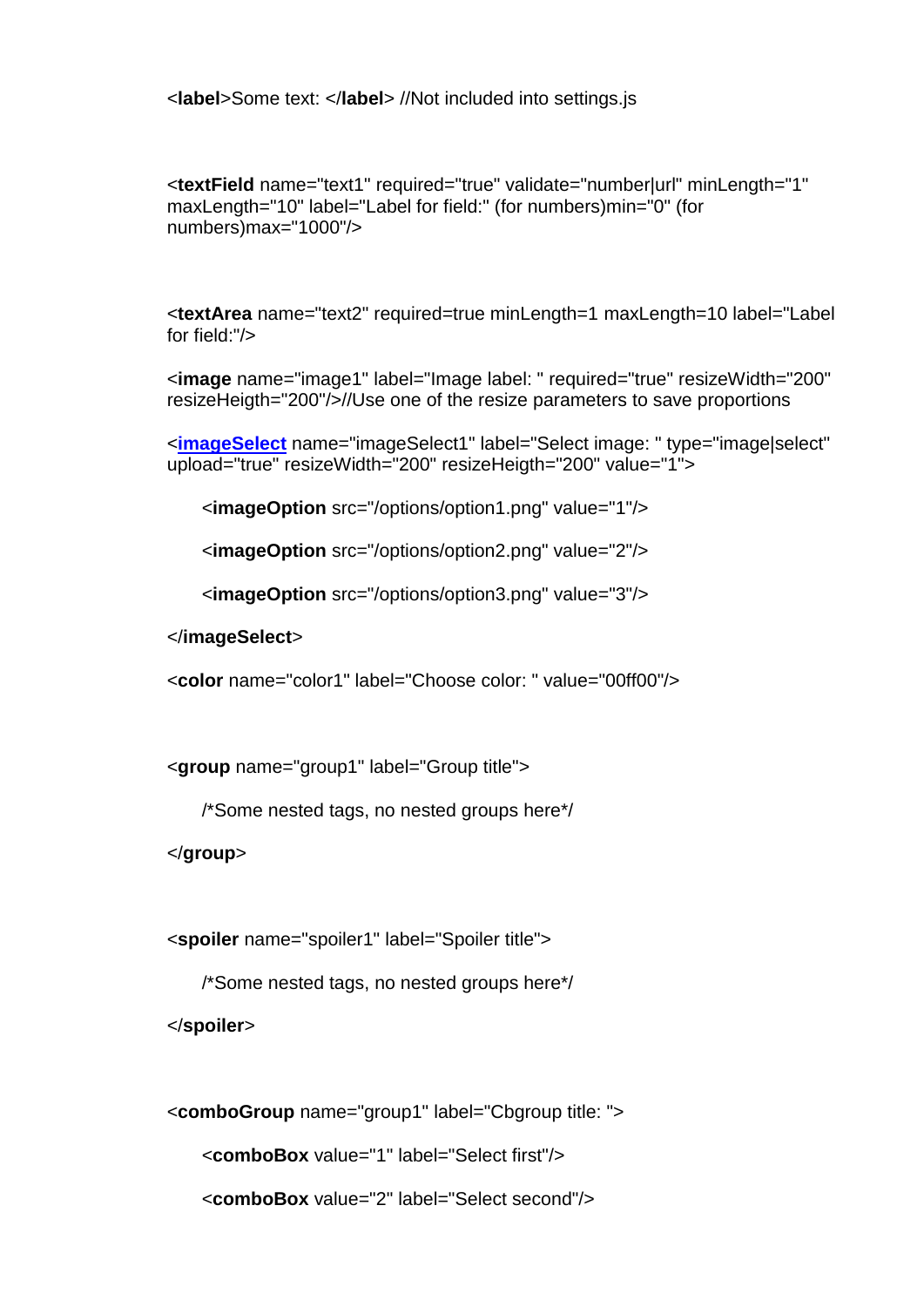#### </**comboGroup**>

//Not implemented yet:

```
<multiple name="questions" minCount = 2 initialCount=2 (optional)maxCount=9 >
```
/\*Nested tags to be repeated, quantity is set by user. No groups or nested multiple's here\*/

</**multiple**>

<**checkBox** name="checkbox1" label="Make nice app: " value="true"/>

</**template**>

/\***name attribute must be unique!** Reserved names are: **name, template, description, icon, screenOrientation, category**. Don't use those\*/

### **settings.js contents**

Contents of the **settings.js** file:

var Settings = {

```
"name":"Your app name",
```
"icon":"uploaded\_data/icon.png", //Path to app icon

```
"template":"templateName",
```
"fieldName":"fieldValue" //Names and values for all other fields

}

## **settings.json contents**

{

"name":"Your app name",

"icon":"uploaded\_data/icon.png", //Path to app icon

```
"template":"templateName",
```